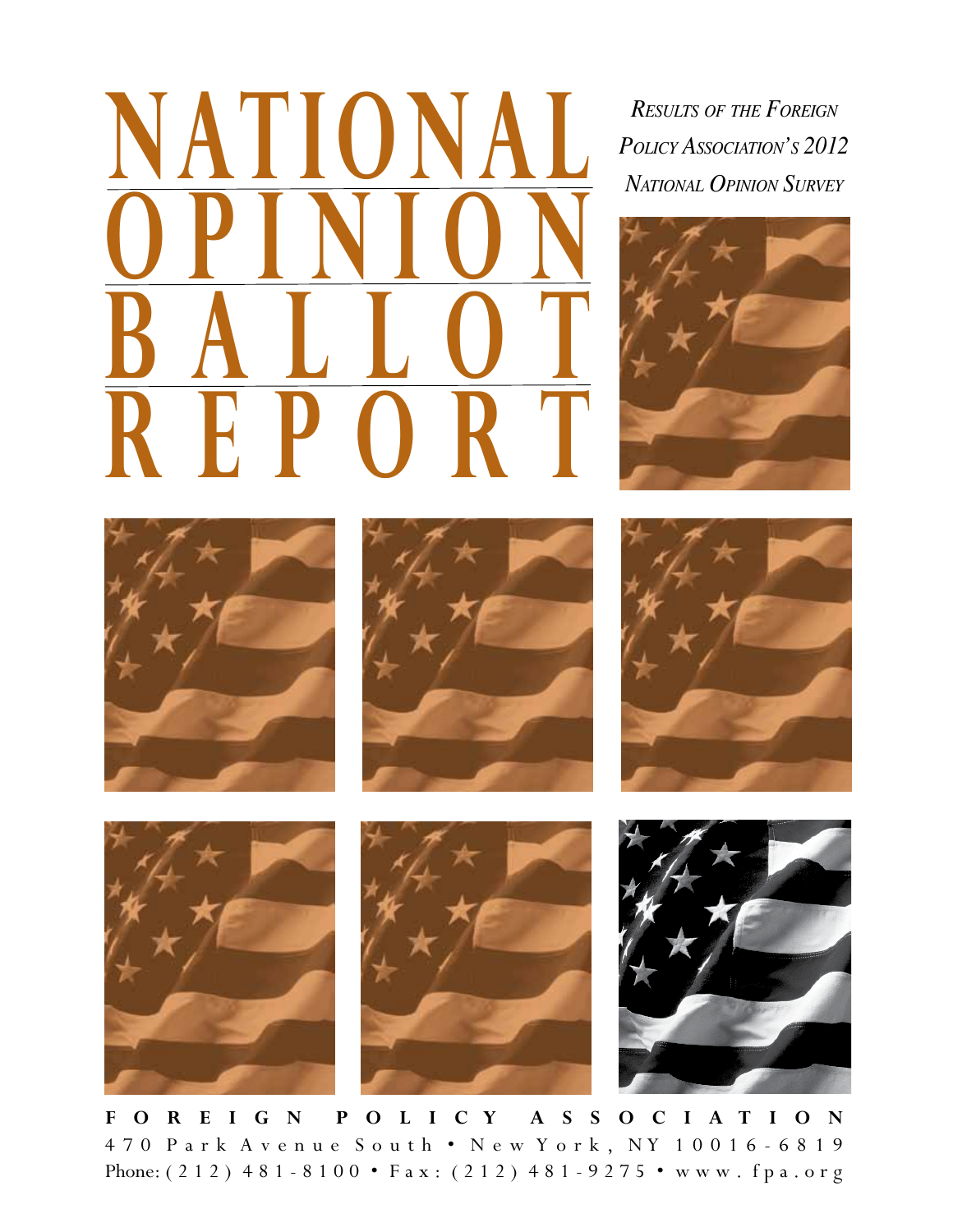*Opinion ballots* have been included with the Foreign Policy Association's *Great Decisions* since 1955 to enable participants to make their views known. Each year FPA sends the NATIONAL OPINION BALLOT REPORT to the White House, the departments of State and Defense, members of Congress, the media and concerned citizens.

#### **about Great Decisions balloters...**

| A. How long have you participated in the<br><b>GREAT DECISIONS program (i.e., attended one or</b><br>more discussion sessions)? |        |
|---------------------------------------------------------------------------------------------------------------------------------|--------|
| This is the first year I have participated.                                                                                     | 25%    |
| I participated in one previous year.                                                                                            | 14%    |
| I participated in more than                                                                                                     |        |
| one previous year.                                                                                                              | $61\%$ |
| <b>B.</b> How did you learn about the GREAT DECI-<br><b>SIONS program?</b>                                                      |        |
| Word of mouth                                                                                                                   | 42%    |
| Local library                                                                                                                   | 7%     |
| FPA Web site                                                                                                                    | $4\%$  |
| Promotional brochure                                                                                                            | 5%     |
| Other organization                                                                                                              | 42%    |
| <b>C.</b> Where does your GREAT DECISIONS group<br>meet?                                                                        |        |
| Private home                                                                                                                    | 16%    |
| Library                                                                                                                         | 12%    |
| Community center                                                                                                                | 23%    |
| Learning in retirement                                                                                                          | 16%    |
| Other                                                                                                                           | 33%    |
| <b>D.</b> What is your sex?                                                                                                     |        |
| Female                                                                                                                          | 62%    |
| Male                                                                                                                            | 38%    |
| <b>E.</b> Have you been abroad during the last two<br>years?                                                                    |        |
| Yes                                                                                                                             | 50%    |
| No                                                                                                                              | 50%    |

| <b>F.</b> Do you know, or are you learning, a foreign<br>language?                                                                                                |      |
|-------------------------------------------------------------------------------------------------------------------------------------------------------------------|------|
| Yes                                                                                                                                                               | 49%  |
| No                                                                                                                                                                | 51%  |
| G. What is the highest level of formal educa-<br>tion you have completed?                                                                                         |      |
| Some high school                                                                                                                                                  | 0.2% |
| High school degree                                                                                                                                                | 2%   |
| Some college                                                                                                                                                      | 11%  |
| College graduate                                                                                                                                                  | 36%  |
| Advanced degree                                                                                                                                                   | 50%  |
| H. How often are you asked for your opinion<br>on foreign policy?                                                                                                 |      |
| Often                                                                                                                                                             | 15%  |
| Sometimes                                                                                                                                                         | 50%  |
| Hardly ever                                                                                                                                                       | 35%  |
| <b>I.</b> How many hours, on average, do you spend<br>reading one GREAT DECISIONS chapter?                                                                        |      |
| Less than 1 hr.                                                                                                                                                   | 19%  |
| $1-2$ hrs.                                                                                                                                                        | 61%  |
| $3-4$ hrs.                                                                                                                                                        | 18%  |
| More than 4 hrs.                                                                                                                                                  | 3%   |
| J. Would you say you have or have not<br>changed your opinion in a fairly significant<br>way as a result of taking part in the GREAT<br><b>DECISIONS program?</b> |      |
| Have                                                                                                                                                              | 51%  |
| Have not                                                                                                                                                          | 27%  |
| Uncertain                                                                                                                                                         | 23%  |

Foreign Policy Association *Karen M. Rohan, Editor in Chief Leslie Huang, Assistant Editor Tyler Benedict and Catherine Ingram, editorial interns*

> *Ballots received by June 30 were tabulated by Peter Abrams Research Services, NYC.*

*Additional copies of this report may be obtained free of charge from the Foreign Policy Association, 470 Park Avenue South, New York, NY 10016-6819.* 

*Printed by Spectra Print, Stevens Point, WI*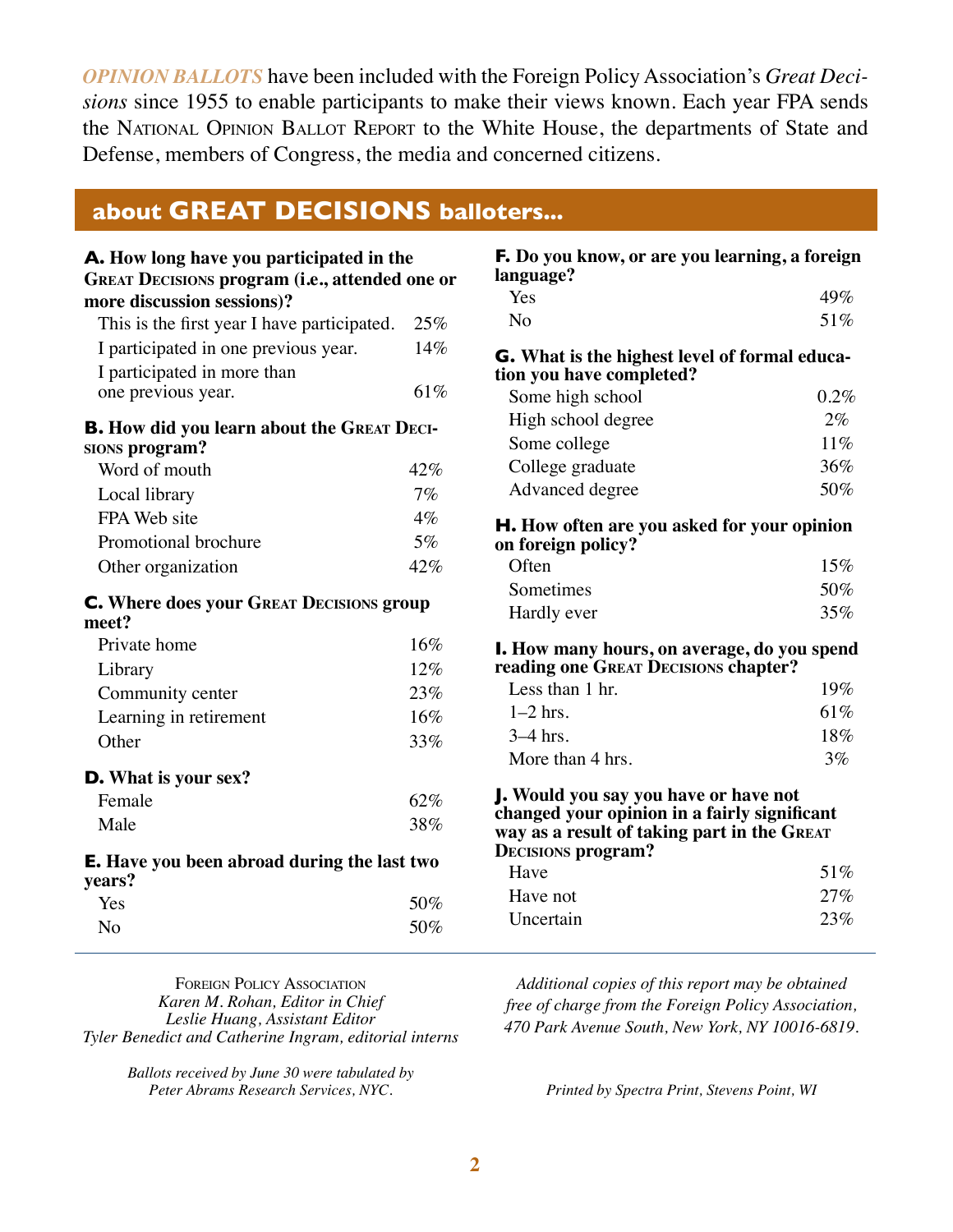## **Ballot Report Highlights GREAT DECISIONS**

**OPINION BALLOTS** are included in each GREAT DECIsions, a briefing book prepared annually by the nonpartisan, not-for-profit Foreign Policy Association. This year, 20,623 ballots were returned by Great Decisions program participants who took part in the study and discussion of eight major foreign policy topics. The five states whose residents submitted the largest number of ballots are, in decreasing order, Florida, California, New York, Colorado and Arizona. The largest number of ballots were returned for the "Middle East realignment" and "Mexico" topics.

The ballots cast by participants demonstrate:

#### **Support for:**

- $\triangleright$  re-evaluating relations with semidemocratic allies such as Saudi Arabia and Bahrain
- $\vee$  using diplomacy and aid (funding, training, etc.) to promote democracy
- $\triangleright$  restoring the ban on semi-automatic weapons to curb drug violence
- $\triangleright$  promoting open networks in countries where cyberspace is filtered
- $\triangleright$  ratifying the UN Convention on the Law of the Sea
- $\vee$  developing alternative energy
- $\triangleright$  ratifying the Kyoto Protocol

#### **Opposition to:**

- $\triangleright$  individual nations' handling fisheries management
- $\vee$  using sanctions or military force to promote democracy
- $\vee$  undertaking anti-drug operations in Mexico without Mexican permission
- $\triangleright$  sole U.S. leadership of anti-drug cartel initiatives in North and Central America

# *2012 Topics*

**Middle East realignment Promoting democracy Mexico Cybersecurity Exit from Afghanistan & Iraq Oceans Indonesia Energy geopolitics**

#### **Visit greatdecisions.org**

**To learn how to start or join a Great Decisions discussion group in your area**

**To order Great Decisions materials and learn about special discounts**

#### **Stay connected on Facebook!**

**To receive announcements and updates throughout the year about Great Decisions topics, program news, content, and more**

*Visit us at:*

**facebook.com/GreatDecisions**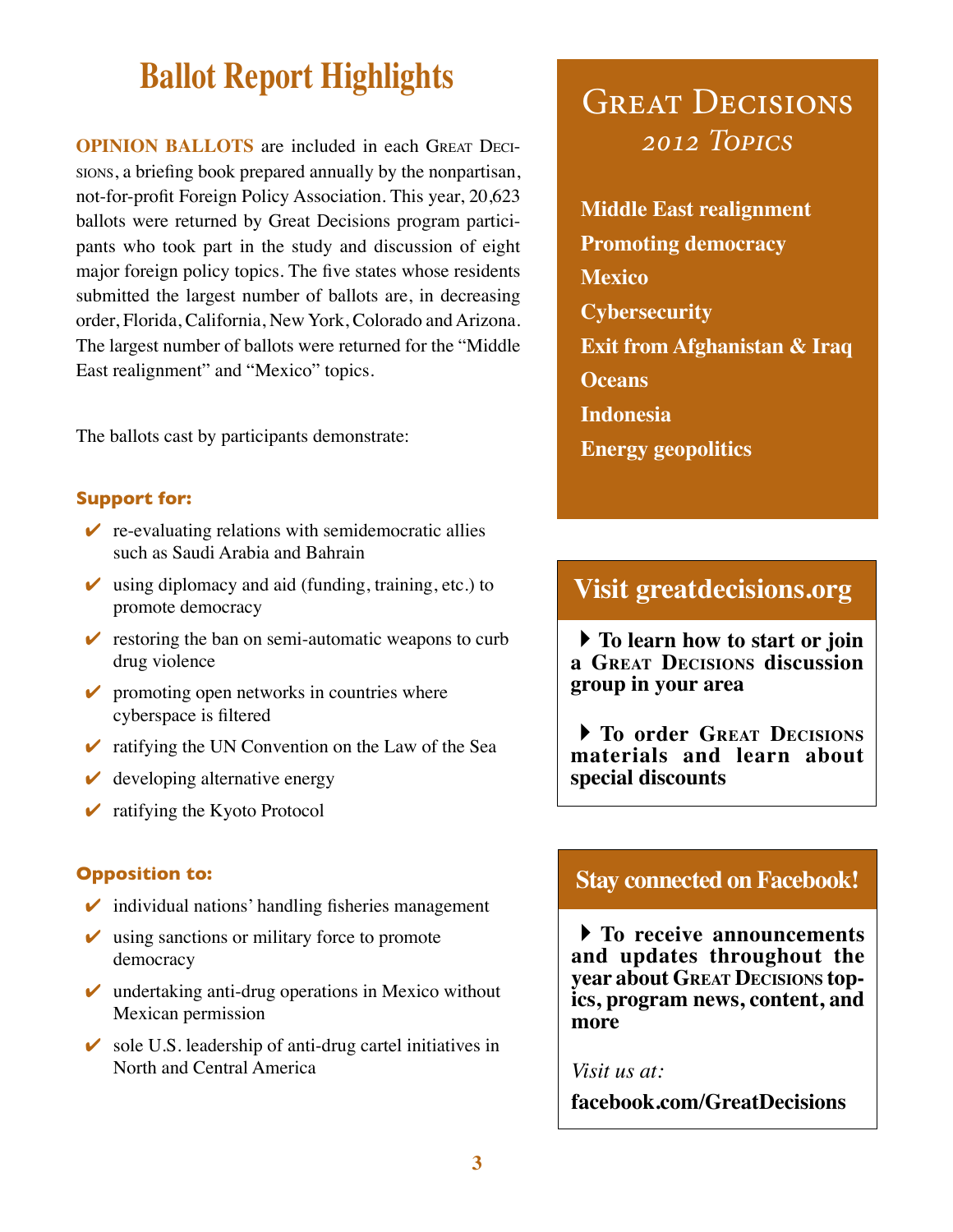*The popular revolts and upheaval of the Arab Spring have radically changed the face of the Middle East. What lies ahead for the Middle East's transition to democracy? What are the prospects for the governments that have held out in this new order? With many longtime U.S. allies ousted, how will the U.S. recalibrate its relations with the new regimes?*

*\*In this* Report*, totals may not equal 100% because percentages are rounded.*

**Issue A. The U.S. is on the "right side" of the new governments and movements that have been borne from the upheaval in the Middle East.**

| Strongly agree    | 5%  |
|-------------------|-----|
| Agree             | 63% |
| Disagree          | 29% |
| Strongly disagree | 3%  |

#### **Issue B. The NATO mission in Libya was championed and led by Britain and France rather than the U.S. In future international interventions, the U.S. should take a backseat role with limited participation.**

| Yes                                     | 64% |
|-----------------------------------------|-----|
| No, the U.S. should take a leading role | 11% |
| No, the U.S. should not participate in  |     |
| such efforts at all                     | 5%  |
| Other                                   | 20% |

*"The response we take should always depend on careful consideration of many factors including the nature of the mission, the type of intervention, the timing of the conflict and other important factors."* 

**— balloter from Tucson, AZ**

*"Now is the time for the U.S. to conduct itself with restraint [and] win back some credibility among Middle Eastern countries."* 

> **— balloter from Guaynabo, Puerto Rico**

**Issue C. The U.S. should reassess its relationships with semidemocratic allies such as Saudi Arabia and Bahrain.**

| Strongly agree    | 20%   |
|-------------------|-------|
| Agree             | 63%   |
| Disagree          | 14%   |
| Strongly disagree | $1\%$ |

**Issue D. The regime changes in Egypt, Tunisia and Libya have left al-Qaeda on the sidelines and demonstrate that the organization has fallen in public opinion in the Arab world.**

| Yes            | 35% |
|----------------|-----|
| N <sub>o</sub> | 21% |
| Not sure       | 45% |

*"Al-Qaeda may or may not be a relic of the past, but it has plenty of successors and copycats who are no less dangerous and far more prevalent globally."*

**— balloter from Tampa, FL**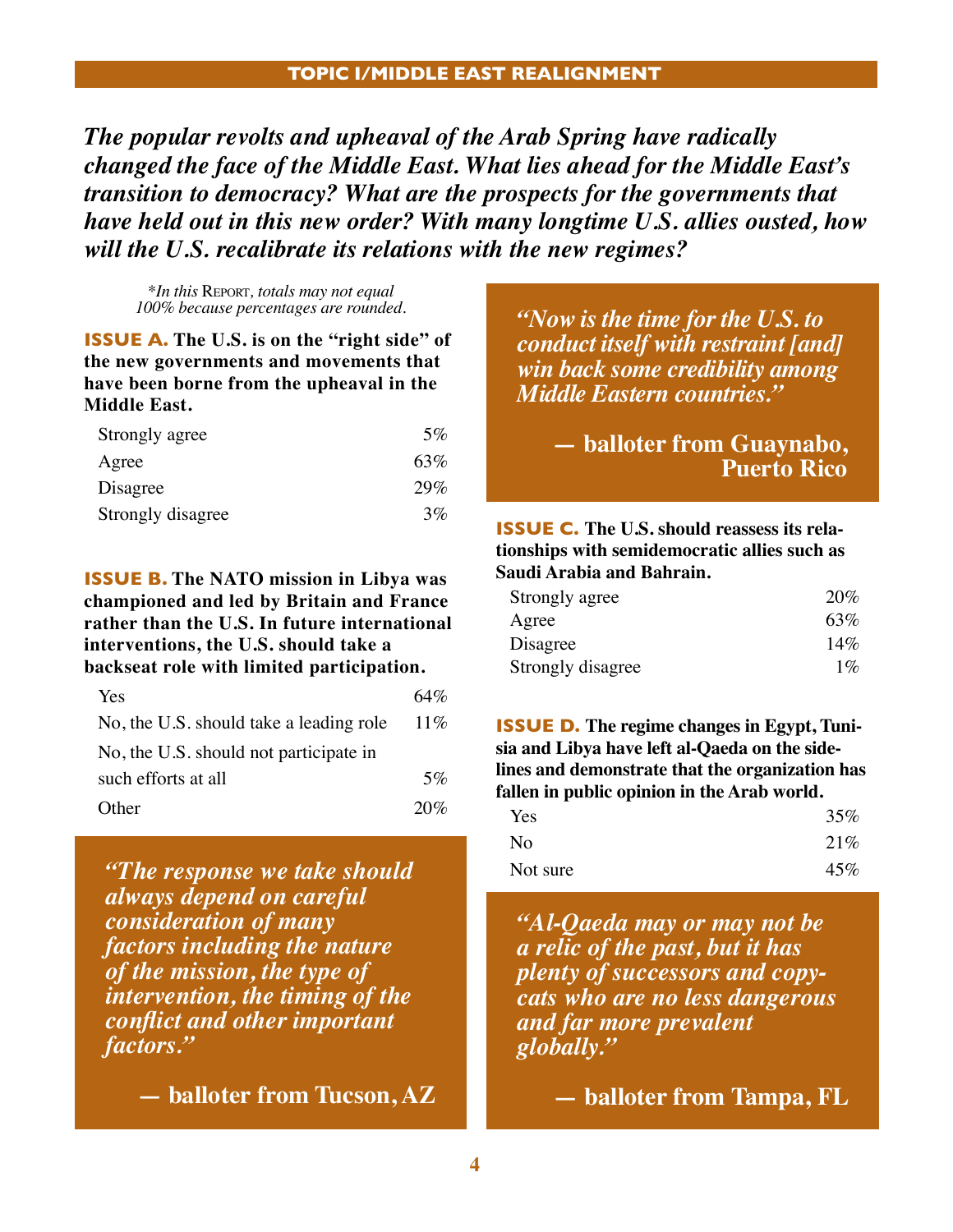*The U.S. has a legacy of advancing and supporting democracy around the world. What place does democracy promotion have in U.S. foreign policy today? With a choice of tools ranging from economic aid to military force, what are the appropriate yet effective methods that the U.S. should use to promote democracy?*

#### **Issue A. Any U.S. efforts at democracy promotion should be channeled through organizations like NATO and the UN, rather than undertaken unilaterally.**

| Strongly agree    | 28%   |
|-------------------|-------|
| Agree             | 46%   |
| Disagree          | 23%   |
| Strongly disagree | $4\%$ |

#### **ISSUE B. The United States should actively promote democracy around the globe.**

| Strongly agree    | 13%   |
|-------------------|-------|
| Agree             | .59%  |
| Disagree          | 25%   |
| Strongly disagree | $4\%$ |

*"Democracy cannot and should not be the work of unilateralism, but multilateralism instead."*

**— balloter from Lake Charles, LA**

#### *"The best way to promote democracy is by example."*

**— balloter from Marietta, OH**

#### **ISSUE C. In your opinion, which method of promoting democracy is the most appropriate unilateral U.S. strategy?**

| Diplomacy                            | $41\%$ |
|--------------------------------------|--------|
| Sanctions (includes conditional aid) | 8%     |
| Democracy assistance in the form of  |        |
| funding, training, organizing, etc.  | 51%    |
| Military force                       | $1\%$  |

#### **ISSUE D.** The U.S. should be more **accountable to domestic constituents about the disbursement of democracy assistance.**

| Yes      | 70%    |
|----------|--------|
| No       | $10\%$ |
| Not sure | 21%    |

*"People are highly misinformed about foreign aid. Non-military foreign aid is an invaluable asset... that brings back great dividends in the forms of increased good will and economic cooperation. It's a tool that can subtly change countries for the better."*

**— balloter from Santa Rosa, CA**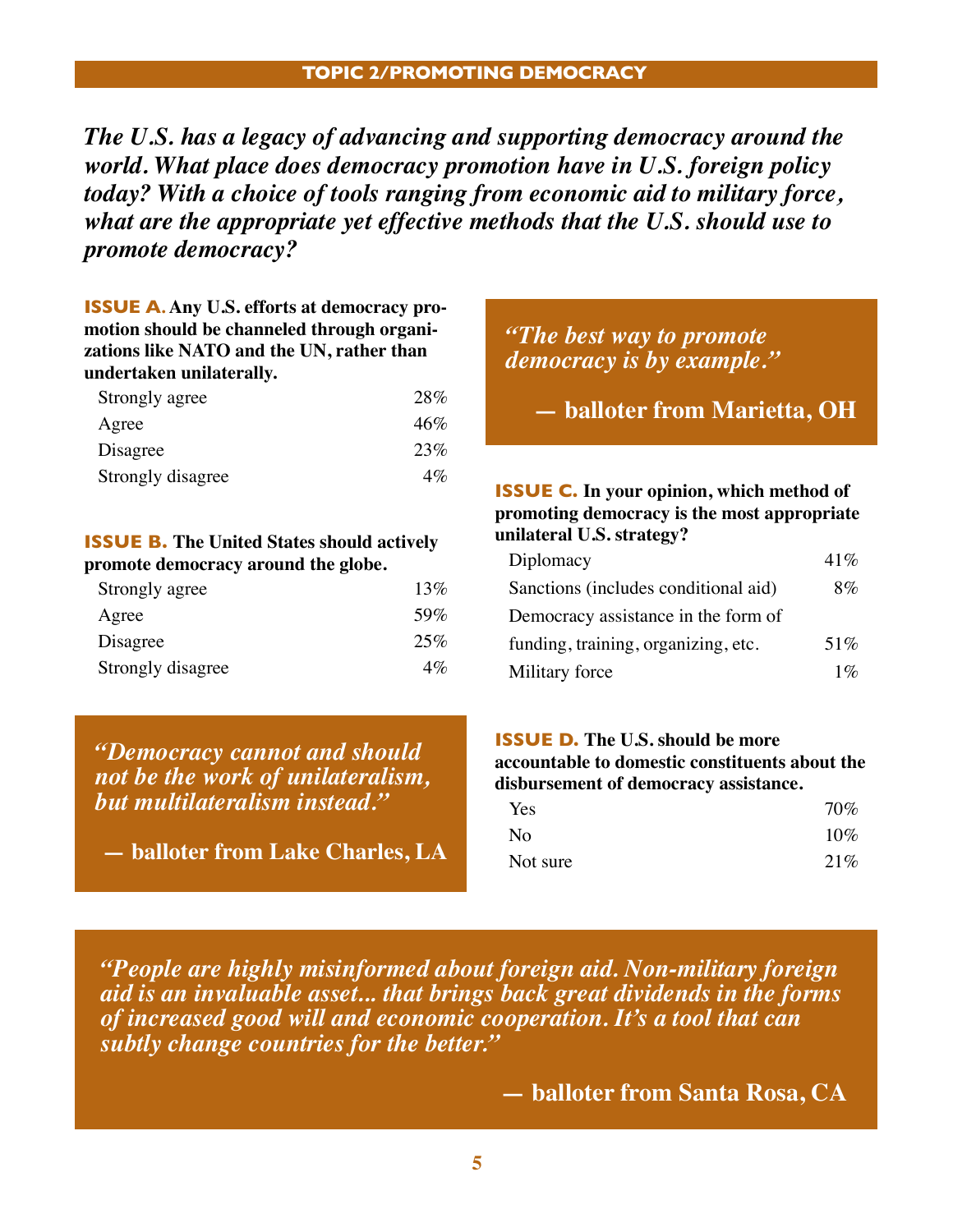#### **Topic 3/Mexico**

*Mexico's border with Central America, as well as the border it shares with the U.S., has been a pathway for people, goods, crime and contraband in both directions. How can Mexico address these transborder challenges? What is the future of Mexico's relations with its northern and southern neighbors? How will Mexico's foreign relations affect its domestic politics?*

| <b>ISSUE A.</b> Should the U.S. pursue anti-drug<br>initiatives in Mexican territory without explicit<br>permission from the Mexican government? |        | "The war on drugs is a lost"<br>cause. As long as we create a |     |
|--------------------------------------------------------------------------------------------------------------------------------------------------|--------|---------------------------------------------------------------|-----|
| Strongly agree                                                                                                                                   | $5\%$  | market, there will always be                                  |     |
| Agree                                                                                                                                            | $15\%$ | drugs. Legalize them, tax them,                               |     |
| Disagree                                                                                                                                         | 51\%   | and take away the drug dealers'                               |     |
| Strongly disagree                                                                                                                                | 29%    | market."                                                      |     |
| <b>ISSUE B.</b> Who should lead efforts to com-                                                                                                  |        | — balloter from Huntington, WV                                |     |
| bat drug cartels and criminality in North and                                                                                                    |        |                                                               |     |
| <b>Central America?</b>                                                                                                                          |        | <b>ISSUE C.</b> The Obama Administration should               |     |
| U.S. alone                                                                                                                                       | $1\%$  | restore the ban on semi-automatic weapons                     |     |
| Mexico alone                                                                                                                                     | $1\%$  | that lapsed in 2004.                                          |     |
| U.S. and Mexico                                                                                                                                  | 58%    | Yes.                                                          | 85% |

Central American nations 6% Mexico and Central American nations 34%

| Yes            | 85%   |
|----------------|-------|
| N <sub>o</sub> | $9\%$ |
| Not sure       | 6%    |

#### **ISSUE D. In your opinion, how should the U.S. government prioritize the "Four Pillars" of the Mérida Initiative? (Rank 1=Most important and 4=Least important)**

|                                                                                                             |     |                | $2 \t3$     | $\boldsymbol{\Lambda}$ |
|-------------------------------------------------------------------------------------------------------------|-----|----------------|-------------|------------------------|
| Provide equipment, technology and training to<br>disrupt the capacity of organized crime.                   |     | 24\% 35\% 29\% |             | 12%                    |
| Professionalize the military and police and improve the judicial<br>system.                                 | 23% |                | $29\%$ 33\% | 16%                    |
| Enhance border security to curtail illicit trans-border movement.                                           | 22% | $14\%$         | 20%         | 44%                    |
| Create jobs and pursue social initiatives, such as youth programs,<br>to create drug-resistant communities. | 39% | $22\%$         | 15%         | 25%                    |

*"Some form or level of legalization seems the only rational long-term solution (or, more accurately, better solution). Prohibition didn't work with alcohol and seems not to work with other drugs."*

**— balloter from Deerfield, IL**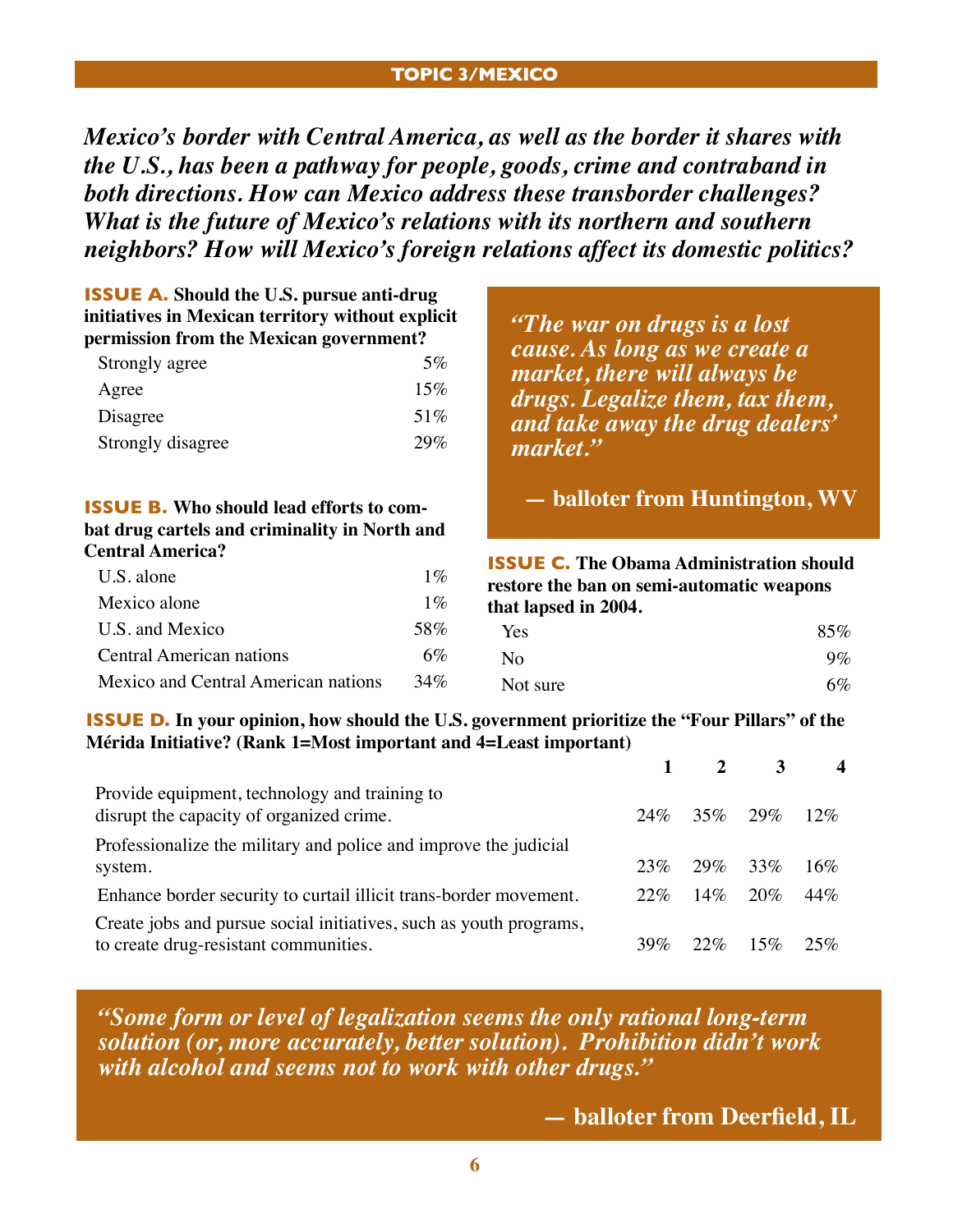#### **Topic 4/cybersecurity**

*The securitization of cyberspace has caused a sea change for both governments and the private sector, which are confronting new threats, new battlegrounds and new opportunities. Faced with challenges such as international cybercrime and authoritarian control of networks, how will the U.S. and its democratic allies approach the cyber frontier? How does this new domain figure in U.S. strategic interests?*

#### **ISSUE A. In cases like the London riots of 2011, governments have a "law and order" interest in controlling cyberspace.**

| Strongly agree    | 21%   |
|-------------------|-------|
| Agree             | 56%   |
| Disagree          | 19%   |
| Strongly disagree | $4\%$ |

#### **ISSUE B. What party or parties is best equipped to lead in the global governance of cyberspace?**

| A multilateral body, like the UN, where<br>all countries have a say. | 28%   |
|----------------------------------------------------------------------|-------|
| Liberal democracies, such as the U.S.,                               |       |
| that have a commitment to open                                       |       |
| networks.                                                            | 14%   |
| A collaboration between the public and                               |       |
| private sectors.                                                     | 55%   |
| The private sector alone.                                            | $3\%$ |

*"Certainly the U.S. should work on a global and regional basis to promote Internet privacy and freedom. It is more likely, however, that international educational exchanges and trade will do more to promote the openness of networks."*

**— balloter from Breckenridge, CO**

*"Anyone making laws about cyberspace should have a complete understanding of the cyber world. Private sector representatives should be consulted."*

**— balloter from Massapequa, NY**

#### **ISSUE C. The U.S. government should actively promote the openness of networks in authoritarian countries where content is filtered.**

| Yes      | 65% |
|----------|-----|
| No       | 12% |
| Not sure | 23% |

#### **ISSUE D. Which of the following is the most compelling argument for cyberspace governance?**

| The proliferation of internationalized                                        |     |
|-------------------------------------------------------------------------------|-----|
| cybercrime.                                                                   | 40% |
| The incidence of "political" cyber attacks<br>(e.g. pro-nationalist hackers). | 8%  |
| The impact of cyber activity on foreign<br>and military policy.               | 23% |
| The possibility of a cyber "arms race"<br>in the near future.                 | 22% |
| ther)                                                                         |     |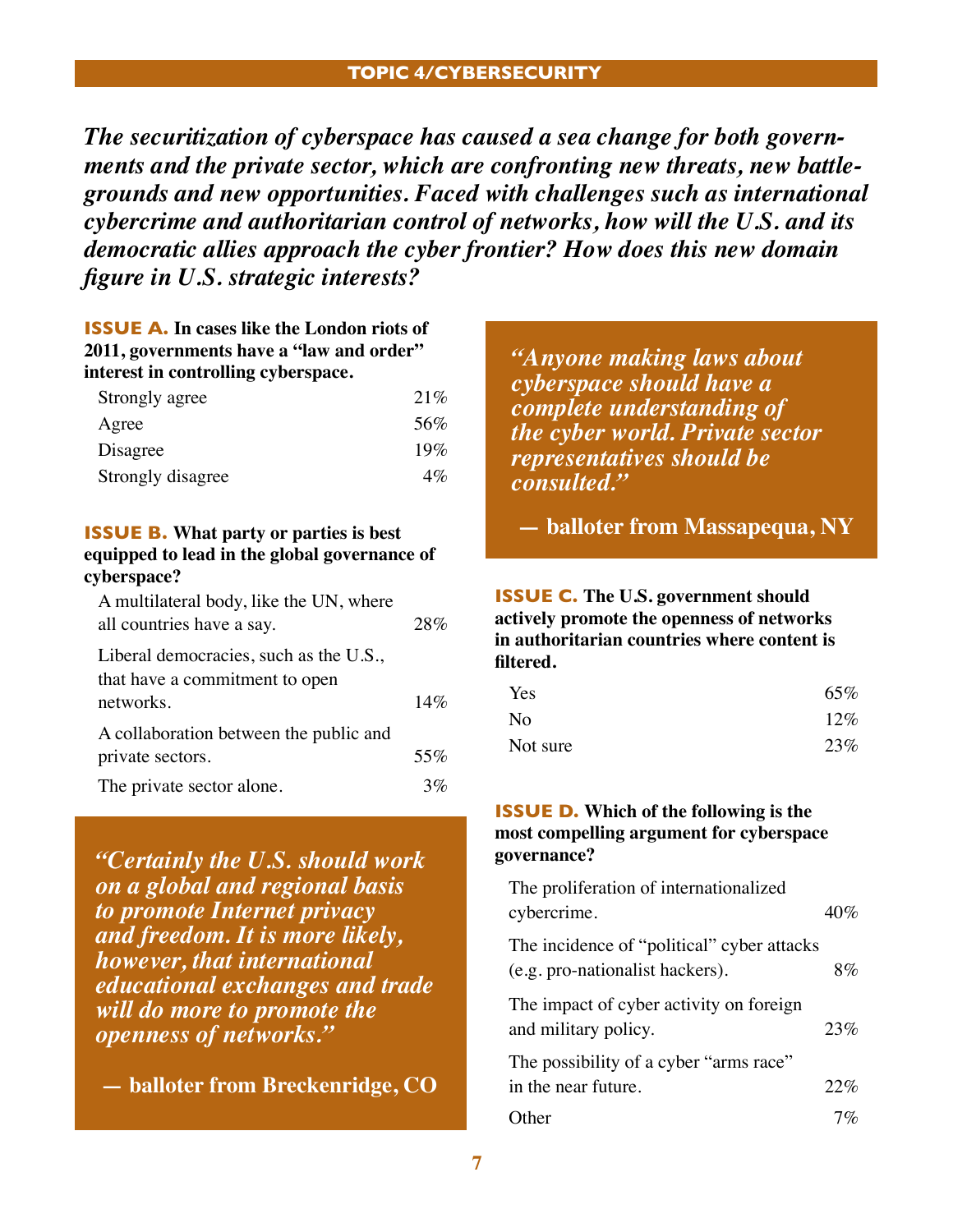*Ten years after September 11, 2001, the U.S. is winding down its military commitment in Iraq and slowly pulling out of Afghanistan. What exit strategy will help Afghanistan and Iraq build stable democratic nations? How can the U.S. continue to achieve its counterterrorism goals? What is the role of the U.S. in the future of the Middle East?*

| <b>ISSUE A.</b> With the killing of Osama bin   |                 |
|-------------------------------------------------|-----------------|
| Laden and other key terrorist leaders, al-Qaeda |                 |
| has lost momentum and is on the wane.           |                 |
| $C_{\text{trans}}$ also a anga                  | $A \mathcal{O}$ |

| Strongly agree    | $4\%$ |
|-------------------|-------|
| Agree             | 47%   |
| Disagree          | 43%   |
| Strongly disagree | 6%    |

#### **ISSUE B. In your opinion, what is the most compelling reason for a continued U.S. presence in Afghanistan?**

| It is critical to thwart the Taliban and                                                                                     |     |
|------------------------------------------------------------------------------------------------------------------------------|-----|
| terrorist groups seeking sanctuary in                                                                                        |     |
| Afghanistan.                                                                                                                 | 24% |
| Considering the strained nature of U.S.-<br>Pakistan relations, Afghanistan is essential<br>to curbing Pakistani extremists. | 27% |
| The U.S. has an obligation to assist the<br>Afghan government in stabilizing the                                             |     |
| country.                                                                                                                     | 31% |
| Other                                                                                                                        |     |

*"We should work to disengage militarily from the Middle East and instead relate to the countries over there by way of trade, investment, cultural exchange and technical assistance."*

**— balloter from Alexandria, VA**

#### **ISSUE C. The U.S. should increase its efforts to stem the flow of insurgents, their matériel and support from Pakistan into Afghanistan.**

| Strongly agree    | 23% |
|-------------------|-----|
| Agree             | 49% |
| Disagree          | 23% |
| Strongly disagree | 5%  |

#### *"Pakistan is our bigger problem."*

**— balloter from Trinity, FL**

#### **ISSUE D. Following the Obama Administration's 2011 deadline for the exit of U.S. troops from Iraq, how should the U.S. best view Iraq?**

| As a strategic partner in the war on<br>terrorism.              | $9\%$ |
|-----------------------------------------------------------------|-------|
| As a regional counterweight to the<br>threat of a nuclear Iran. | 22%   |
| As a potential area for economic<br>investment and development. | 17%   |
| As a fledgling democracy that requires<br>assistance.           | 45%   |
| )ther                                                           |       |

*"It's time to end nationbuilding, stop trying to be the world police, and focus on internal issues."*

**— balloter from Twin Falls, ID**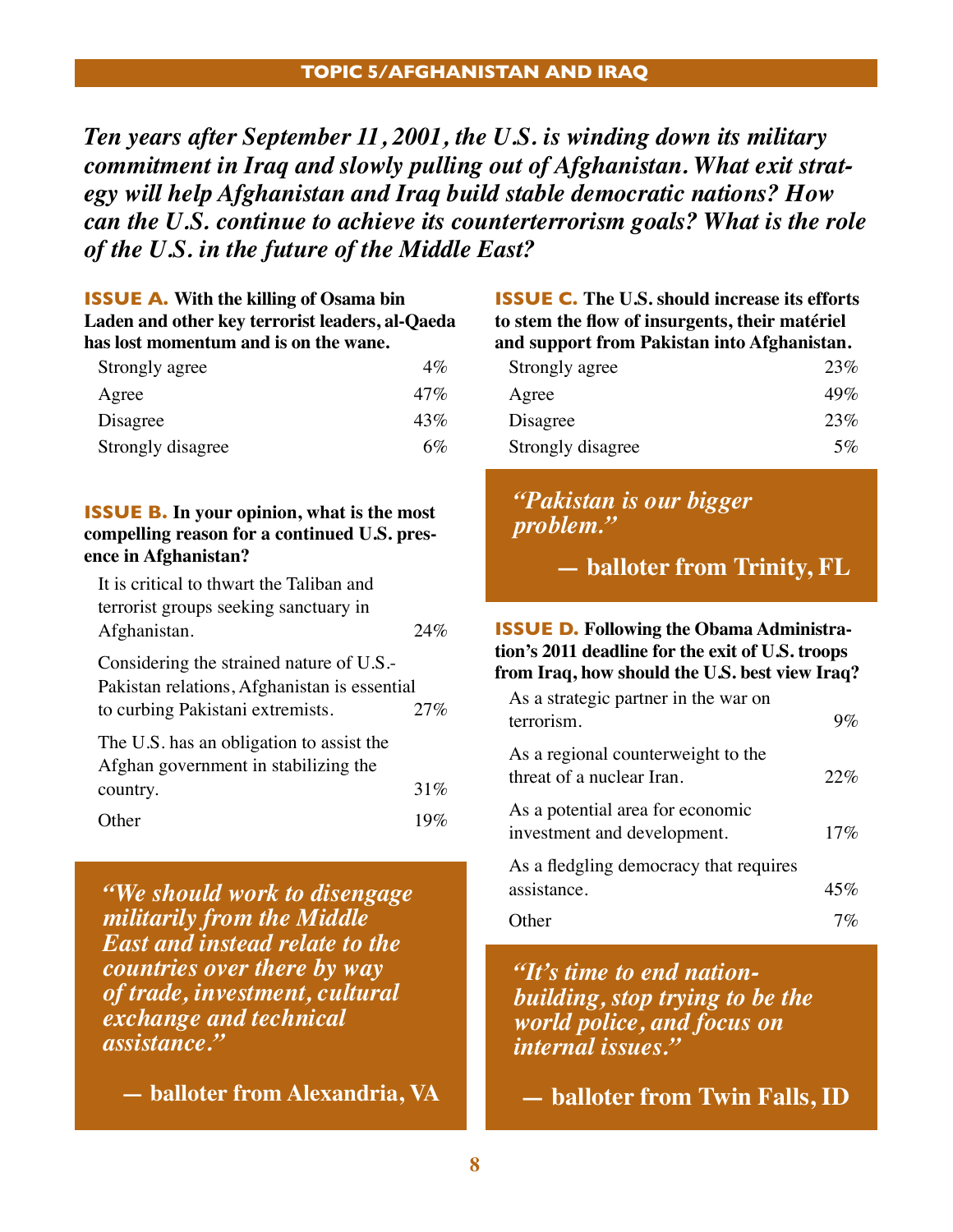#### **Topic 6/oceans**

*The world's oceans are essential to life on earth, and are tremendously sensitive to global climate change. What are the consequences of climate change on oceanic factors like biodiversity, sea levels and extreme weather systems? How can the U.S. and its international partners address the emerging challenges to this shared resource?*

#### **ISSUE A. The U.S. should ratify the UN Convention on the Law of the Sea.**

| <b>Yes</b>                                                                   | 70%  |
|------------------------------------------------------------------------------|------|
| No, the U.S.'s current status as a non-<br>ratifying signatory is sufficient | 8%   |
| No, and the U.S. should not be a signatory<br>to the treaty                  | 3%   |
| Not sure                                                                     | 10\% |

## *79% of balloters support ratification of the UN Convention on the Law of the Sea*

#### **ISSUE B. In your opinion, which of the following is the most pressing ocean policy**

#### **issue?**

| Undersea minerals and other natural |       |
|-------------------------------------|-------|
| resources                           | 11%   |
| Transit and shipping access         | $6\%$ |
| Sustainability of fish stocks       | 41%   |
| Rising sea levels                   | 14%   |
| Loss of biodiversity                | 17%   |
| Claims on the Arctic                | 5%    |
| Other                               | 6%    |

*"Banning all exploration for resources in the Arctic would be nice environmentally but would hardly be agreed to by a resource-greedy world."*

**— balloter from Hastings, MI**

#### **ISSUE C. Issues of fisheries management are best handled through:**

| International organizations like the UN | 57% |
|-----------------------------------------|-----|
| Local/regional governance               | 32% |
| Individual nations                      | 11% |

#### **ISSUE D. The U.S. and other countries with sovereignty in the Arctic region should negotiate an agreement similar to the Antarctic Treaty.**

| Strongly agree    | 49%   |
|-------------------|-------|
| Agree             | 46%   |
| Disagree          | 5%    |
| Strongly disagree | $1\%$ |

*"Coming to an agreement alone will be insufficient. There will need to be some kind of monitoring and enforcement mechanism."*

**— balloter from Cedar Rapids, IA**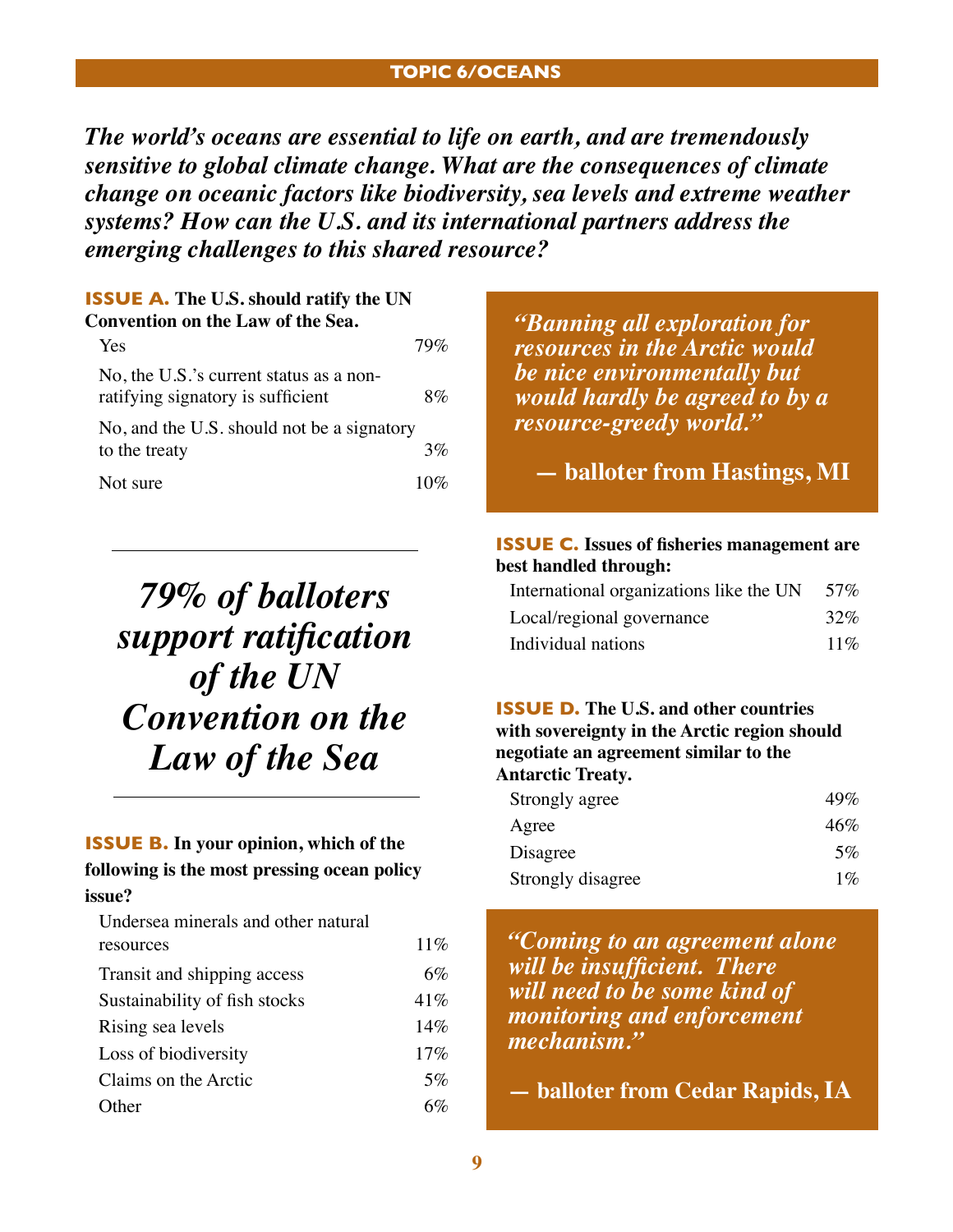#### **Topic 7/indonesia**

*Having emerged from authoritarianism in the last 15 years, Indonesia has made remarkable strides politically, economically and socially. Yet the new, democratic Indonesia is still a developing country facing considerable challenges. How can Indonesia continue its path of growth, reform and prosperity? What is Indonesia's role in the global community?*

#### **ISSUE A. Indonesia has completed the process of democratization and no longer needs assistance from the U.S. or the international community.**

| Strongly agree    | $3\%$ |
|-------------------|-------|
| Agree             | 33%   |
| Disagree          | 57%   |
| Strongly disagree | 7%    |

#### **ISSUE B. Relative to other allies in Southeast Asia (Japan, South Korea and Taiwan), the U.S. should prioritize relations with Indonesia.**

| Strongly agree    | $9\%$ |
|-------------------|-------|
| Agree             | 58%   |
| Disagree          | 31%   |
| Strongly disagree | 2%    |

#### **ISSUE C. Expansion of U.S.-Indonesia relations should focus on which issue?**

| Trade and economic development       | 39%   |
|--------------------------------------|-------|
| Global terrorism                     | 5%    |
| Regional stability in Southeast Asia | 46%   |
| Combating China's influence          | $9\%$ |
| Other                                | 2%    |



*"The situation in Indonesia… provided some hope for progress in other countries. Through diplomacy we should encourage Indonesia to respect all minorities and work toward more equitable distribution of wealth, opportunity, etc."*

**— balloter from Coatesville, PA**

*67% of balloters support prioritizing U.S.-Indonesia relations*

*"[Indonesia is] one of the real success stories because our involvement has been limited and non-military. Let's keep it that way."* 

**— balloter from Tampa, FL**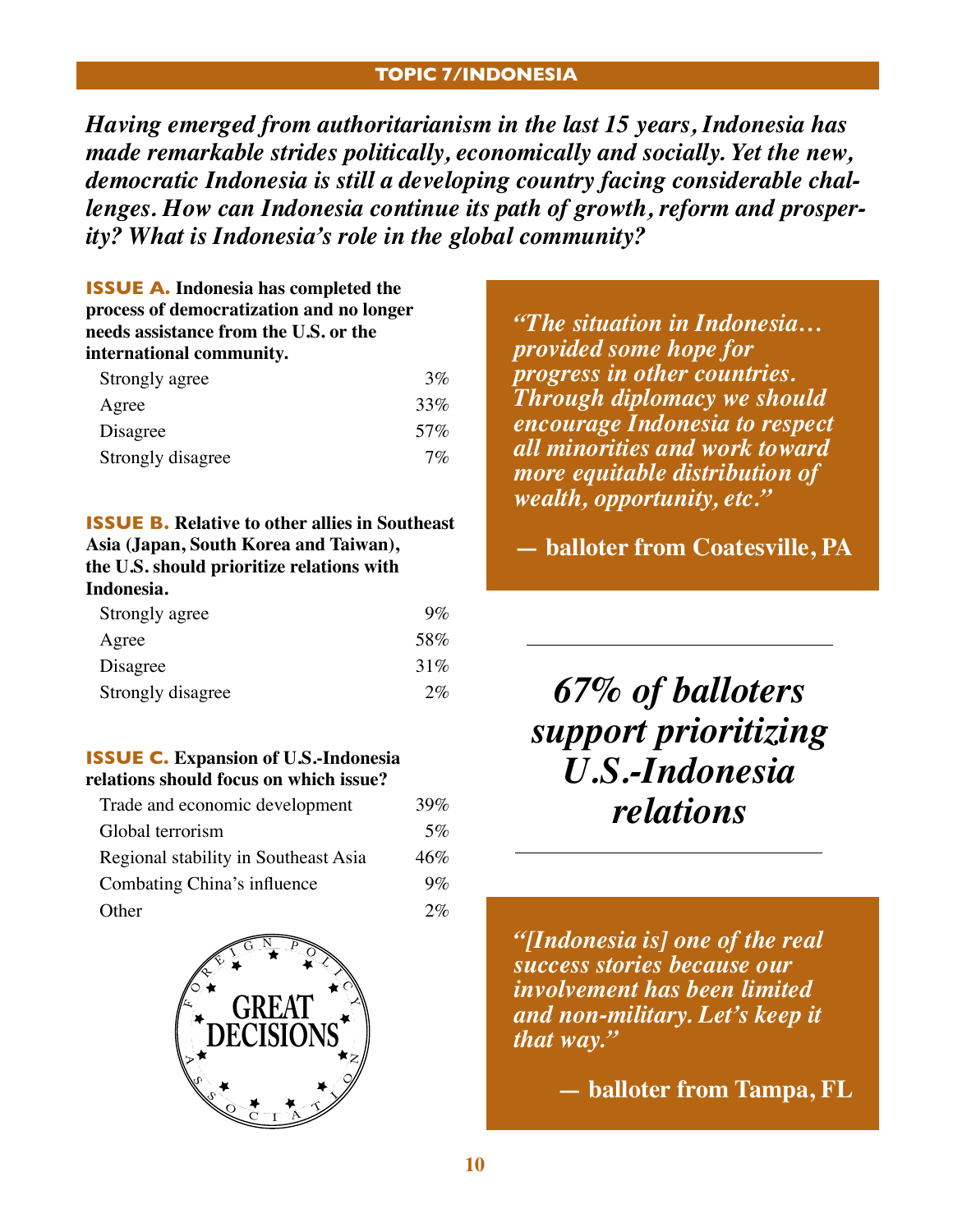#### **Topic 8/energy geopolitics**

*The energy markets have been shaken by the instability of Middle East oil and the vulnerability of nuclear power. Moreover, developing countries like China are becoming bigger energy consumers, while energy producers like Russia see the opportunity to widen their influence. In this changed landscape, how will the U.S.'s energy needs affect its relations with other nations?*

| <b>ISSUE A.</b> Constructing the Keystone XL<br>pipeline is in the U.S. national interest. |     |  |
|--------------------------------------------------------------------------------------------|-----|--|
| Strongly agree                                                                             | 20% |  |
| Agree                                                                                      | 37% |  |
| Disagree                                                                                   | 30% |  |
| Strongly disagree                                                                          | 13% |  |

#### **ISSUE B. The most appropriate way for the U.S. to ensure its energy security is:**

| Supply-side: Secure imported energy                                 |        |
|---------------------------------------------------------------------|--------|
| supplies                                                            | $4\%$  |
| Supply-side: Develop alternative, more<br>efficient energy supplies | 57%    |
| Demand-side: Reduce domestic                                        |        |
| consumption of energy                                               | 27%    |
| $\Omega$ ther                                                       | $12\%$ |

*"The U.S. uses and imports so much more oil than other countries that we're not going to be able to shift our energy profile away from oil any time soon."* 

**— balloter from Salem, OR**

**ISSUE C. Russian exploration in the Arctic is a threat to U.S. interests.**

| Yes       | 48% |
|-----------|-----|
| <b>No</b> | 18% |
| Not sure  | 34% |

| <b>ISSUE D.</b> The U.S. should ratify the Kyoto |     |  |
|--------------------------------------------------|-----|--|
| Protocol.                                        |     |  |
| Strongly agree                                   | 37% |  |
| Agree                                            | 42% |  |
| Disagree                                         | 16% |  |

Strongly disagree 6%

*"The focus should be on clean renewable energy, not fossil fuels, regardless of how much there may be available."*

**— balloter from Aurora, OH**

*57% believe the Keystone XL pipeline is in the national interest*

*"Government laboratories should be given adequate multi-year budgets for developing energy related projects."* 

**— balloter from Deerfield, IL**